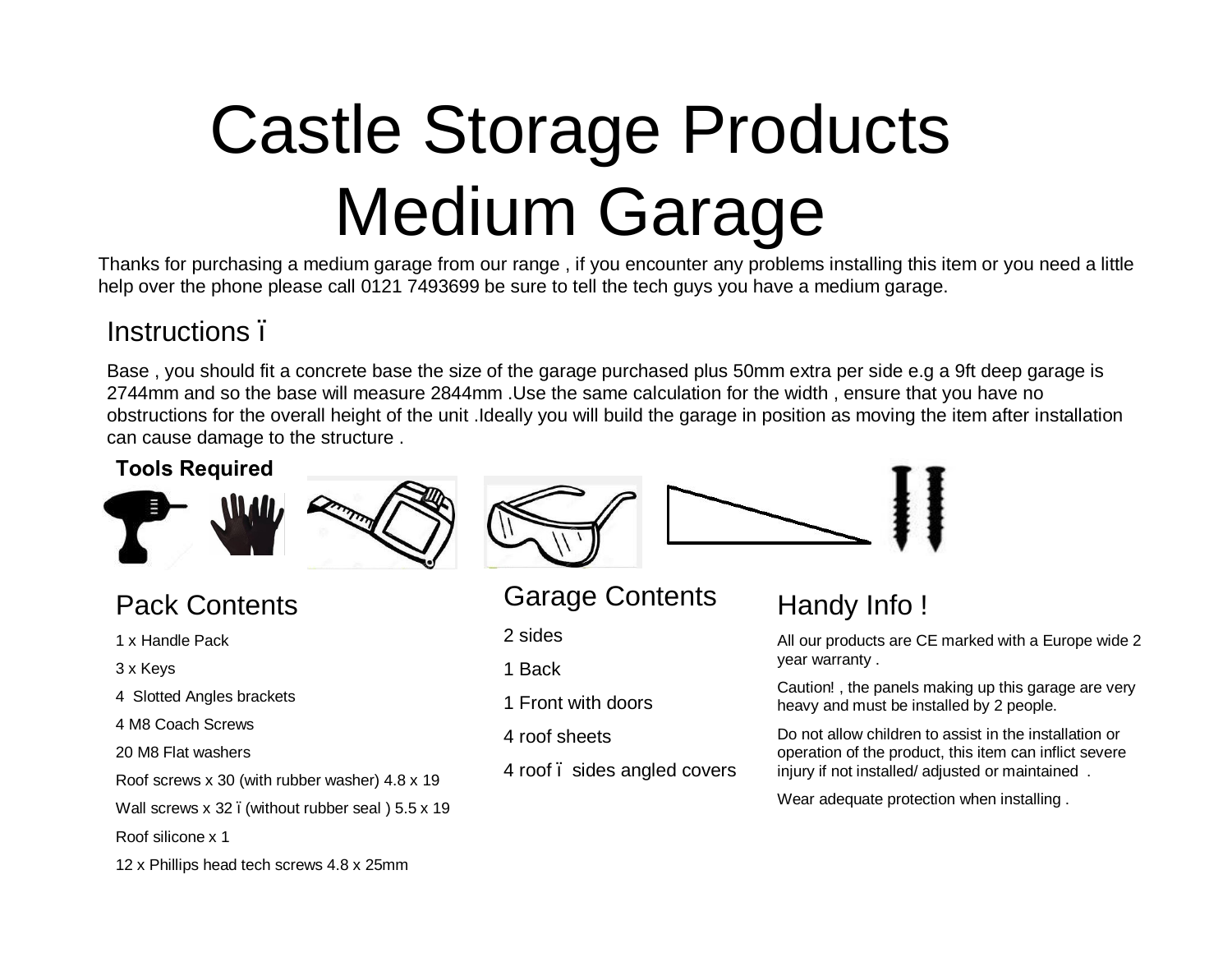#### Installation instructions .

# Check the base is flat and level , this is very important to the overall operation of the unit .

Start with the back panel and align it with one of the side panels , butt them together and ensure the top is level , ask your assistant to hold the panel firmly together and fix the top bracket using 1 x 5.5 x 19mm tech screws 8mm head (fig 2 ) now put 1 screw in the bottom bracket , we will be fixing all the brackets later once we have squared the unit up properly , repeat for the opposite side .

With one person inside and one outside fix the front panel with the doors in place .

The unit will be secure now and you can open the door to exit ,DO NOT close door or you will be locked out !! If you need to close the door have someone inside to open when required .

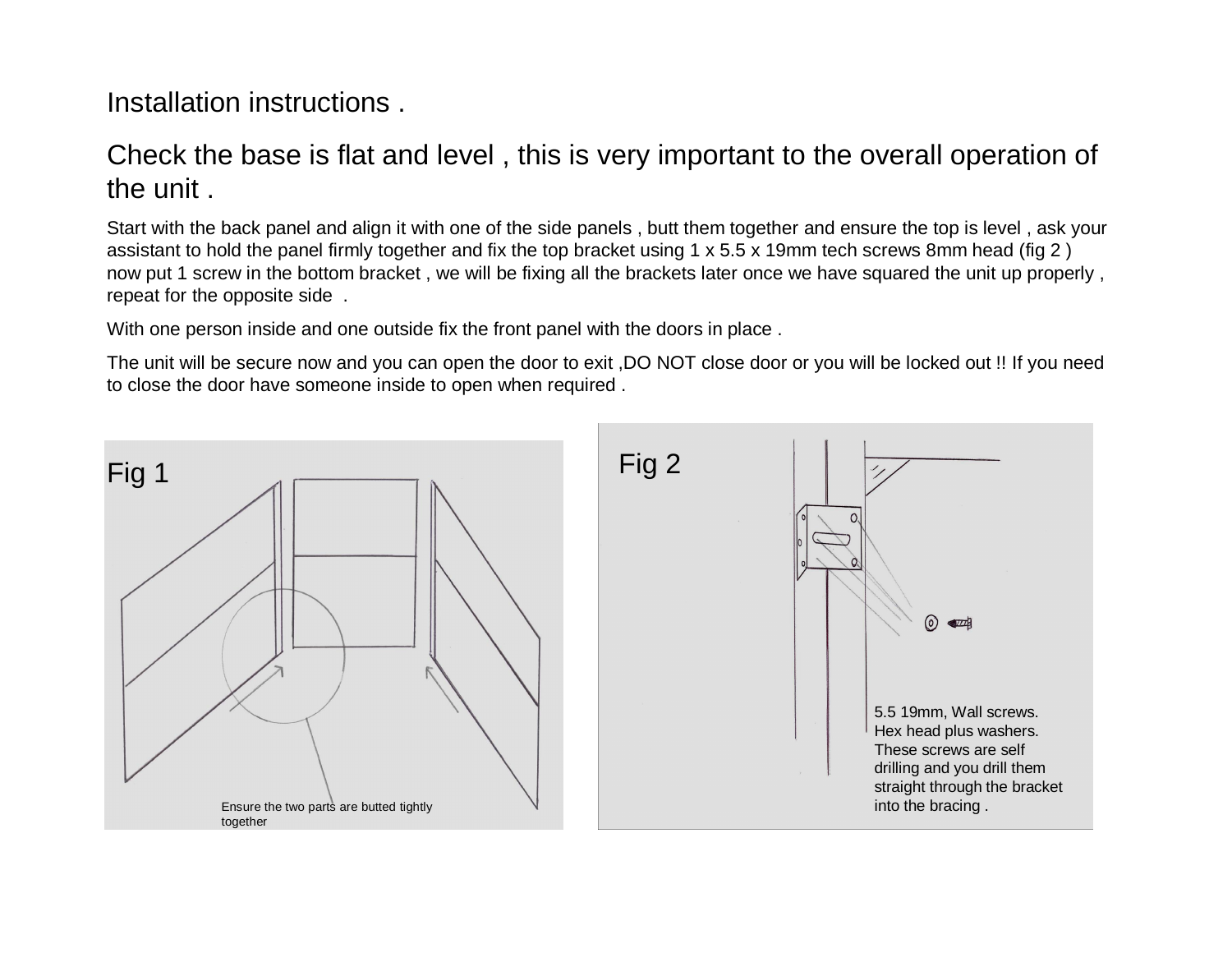## Fit handle as shown



Check measure !

Push the outer handle with the treaded shaft through the outside panel , fit the internal handle nut and moulded fixing with an alen key,check the doors are level and lock correctly , a cause of incorrectly locking doors is if the sides are not plumb if required undo the brackets level the unit and re fix the brackets that hold the sides to the front .

Tip! Do not over tighten as this can crush the outer panel inwards .

Tip ! Always check the handle and locking from the inside , never from the outside as you will be locked out if any adjustment is required .

It is vitally important that we ensure the unit is now square , to do this we must measure across the unit corner to corner start left hand front to right hand back then right hand front to left hand back they should be the same, if not nudge the unit and re measure, we do this over the top of the unit to get the most accurate reading.

#### Fit roof supports .

Depending on the size of garage you will have 1 or 2 roof supports, the sides have pilot holes to accept these struts they are screwed from beneath not from the top down .

#### Finish side assembly .

Now put all remaining 5.5 x 19mm self drilling tech screws in the remaining side brackets (previously you put one in the top and bottom bracket , now fill all the holes)



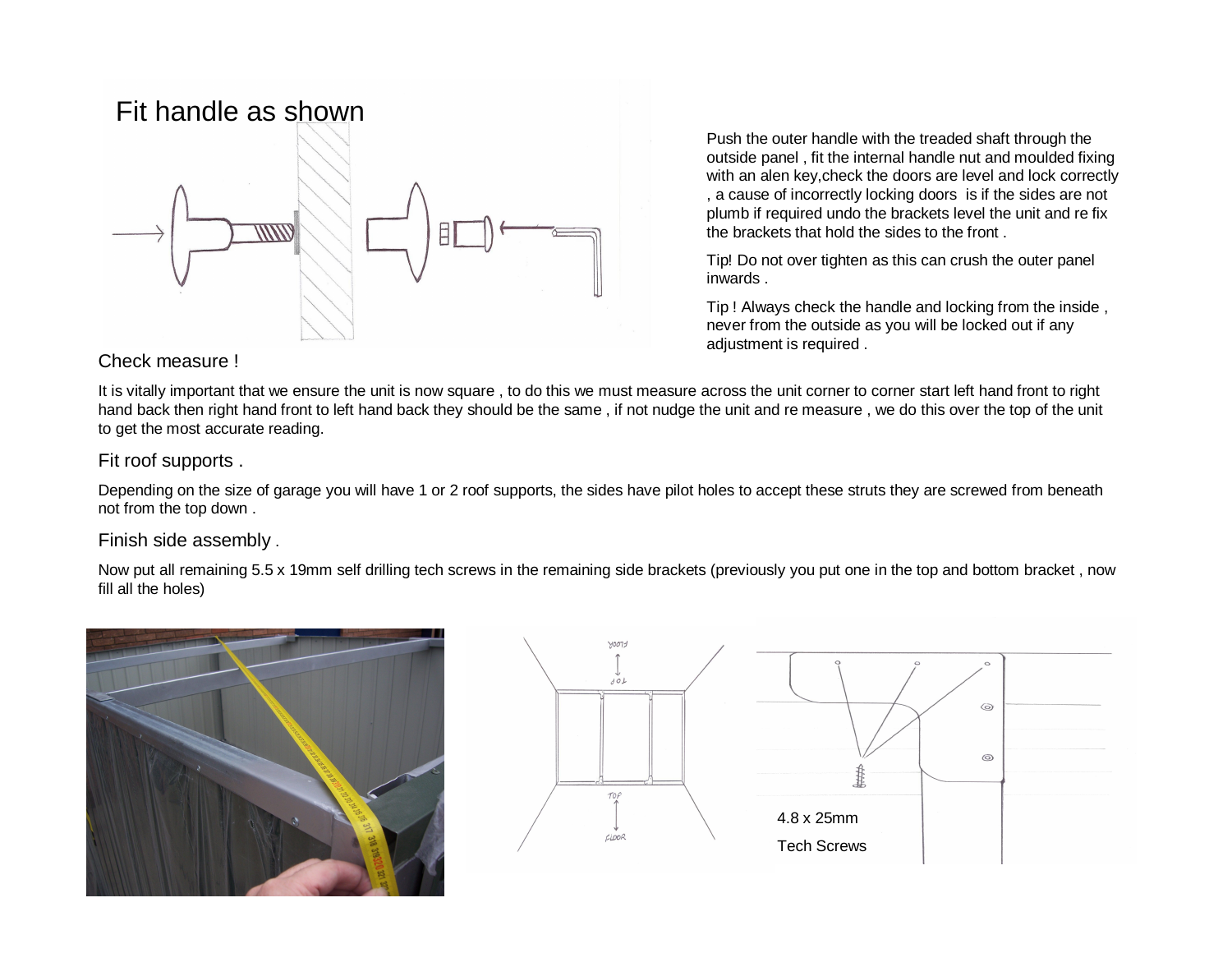## Now Install Roof

Note ! The Roof sheets fitted correctly are vital for the overall operation of the doors, if the unit is out of square then the doors will not operate correctly , before screwing the roof down check the doors open and close , then as you fit the sheets check again .

Start at the back and place the sheets on , the sheets overlap the back and act as a drip rail diverting rain water off the back , the front sheet tucks under the lip at the front , this prevents water running under the roof sheet at the front .

We have not secured any parts at this time as we are ensuring a good fit all around, Offer the 25 x 25mm roof corner angle up to the roof as this denotes the overhang at the back note the distance from the back panel .

Once we are happy everything fits correctly remove the sheets and put a bead of silicone approx 10mm in from the edge all around excluding the back as this acts as our ventilation, dong forget across the roof struts, now starting at the back carefully lay on the sheets , put at least two beads of silicone 25mm apart where the sheets overlap , lay on the front sheets ensuring they are fitted under the front lip. Now screw down using the roof screws with the rubber weather seals , leave the sides till last as you must fit the roof corner angle screwing down from the top as shown .